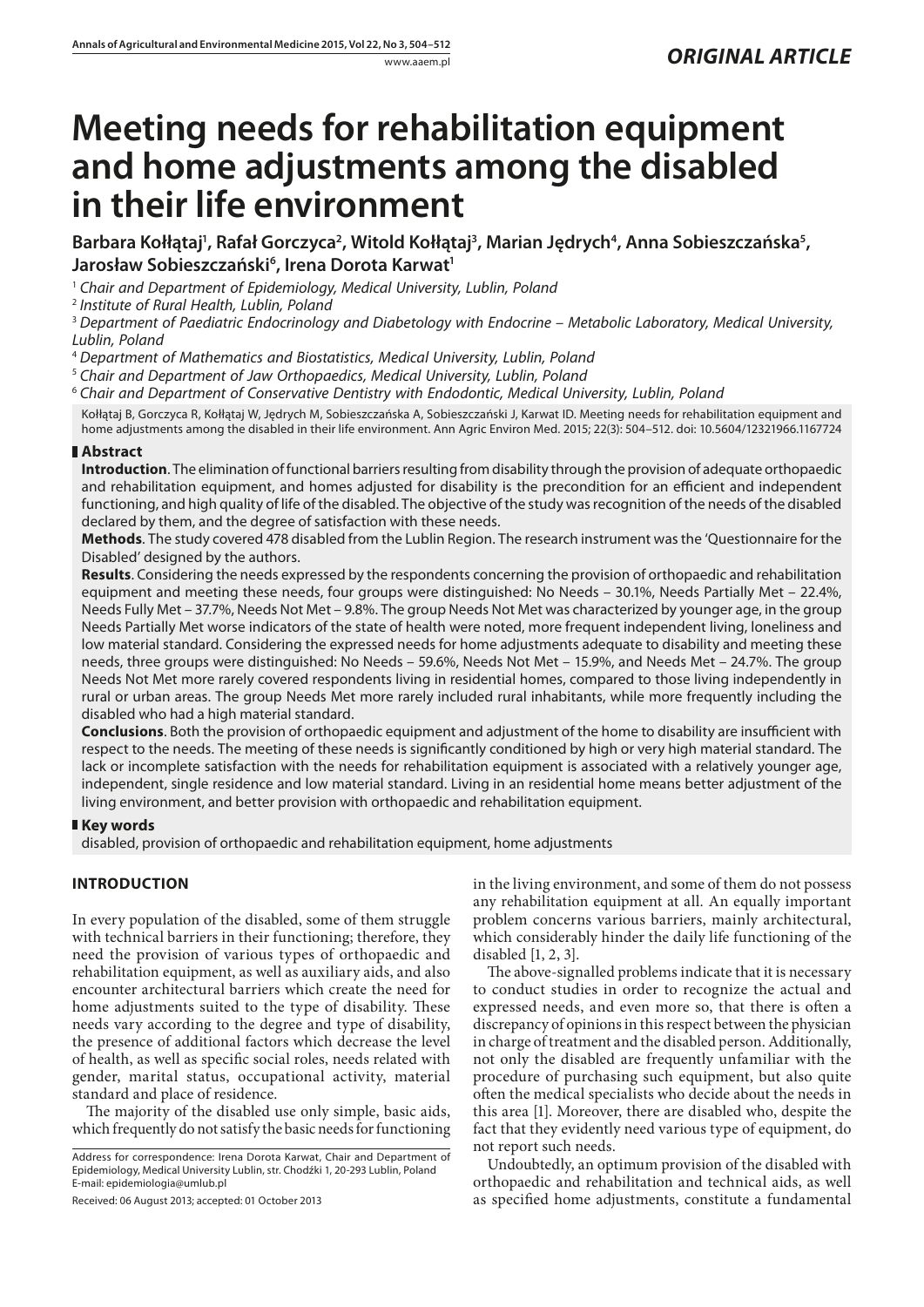basis for a high quality of life. In turn, the lack of adequate satisfaction of these needs, in many disabled leads to secondary disability [4].

The presented study demonstrates an analysis of sociodemographic and health conditions of the lack of satisfaction, experiencing an incomplete or complete satisfaction of these needs, or not experiencing these needs despite disability.

#### **MATERIALS AND METHOD**

**Sample selection and course of study.** Two-stage sample selection was used. At the first stage, a list of was made of nursing homes, primary health care, specialist outpatient departments, and hospital wards in the Lublin Region. From this list, 36 facilities were selected by simple sampling. The facilities where a consent was obtained from the manager were qualified for the study. At the second stage, the respondents for the study were selected by the method of targeted sampling from among patients of individual facilities. Exclusively the disabled (legally or biologically) who were capable for participating in the survey and expressed their consent to participate were qualified for the study. The study was conducted in individual facilities by trained surveyors. Valuable information was collected from 478 disabled – 42.7% males and 57.3% females.

**Research instruments.** The 'Questionnaire for the Disabled' designed by the author was used in the study, which consisted of four sections. The first section contained demographic and social data, such as age, gender, and education level. The second section contained data concerning the disability, e.g. causes of disability, information pertaining to the legal decision made concerning disability, types of past injuries and accidents which required medical intervention. The third section provided information about rehabilitation, e.g. provision of orthopaedic and rehabilitation equipment and technical aids expressed by the disabled and technical home adjustments. In the fourth, the last section, information was included pertaining to the difficulties and barriers of daily living, social support and availability of medical services for the disabled. The questionnaire contained two types of questions: about the respondent's opinion and evaluation, and questions about facts. The majority of the questions were closed. The surveyors collected general information concerning the decision made about the degree and causes of disability based on medical records possessed by the disabled person, or the institutions where the respondent stayed. From the above-described research instrument selected items were used which were relevant to the objective of the study.

The questionnaire form was designed by the author due to the lack in relevant literature of standardized research instruments for the assessment of provision with orthopaedic, rehabilitation equipment, and technical aids. This questionnaire has been used in several research projects, and therefore enables comparisons of the results [5].

**Selection and preparation of variables.** The following demographic and social variables which may affect the quality of provision with equipment and home adjustments were considered: gender, age, marital status, education level, material standard, and place of residence. For the purposes of analysis, the variables were categorized:

- age:  $<50, 50-64, 65-79, \geq80$ ;
- marital status: 1) never married, 2) married, 3) widowed/ divorced/separated;
- education: 1) elementary vocational, 2) secondary school/ university;
- place of residence: 1) urban area, 2) rural area, 3) Residential Home (RH).

The selection of the last group was justified due to difficulties with the qualification of the place of residence of the residents before their stay in RH. The majority of RHs function within large cities and small towns, and their residents came from various living environments and had various periods of residence.

Considering the needs expressed by the respondents concerning the provision of orthopaedic and rehabilitation equipment and meeting these needs, four groups were distinguished:

- 1) a group declaring the lack of such needs (No Needs), into which were qualified respondents who declared that they did not possess and needed neither equipment nor technical aids);
- 2) a group with unsatisfied needs, i.e. respondents who declared that they needed equipment but did not possess any (Needs Not Met);
- 3) a group with partially satisfied needs, i.e. who had equipment but who declared the need for possessing other equipment (Needs Partially Met);
- 4) a group with fully satisfied needs who possessed equipment, and declared that they did not need any additional equipment (Needs Fully Met).

Considering the expressed needs for home adjustments adequate to disability and meeting these needs, three groups were distinguished:

- 1) a group which declared the lack of needs in this area (No Needs);
- 2) a group with unsatified needs, i.e. those who needed home adjustments but did not possess them (Needs Not Met);
- 3) a group with Needs Met who possessed adjustments at home; however, without the specification whether the scope of adjustment was fully satisfactory (Needs Met).

**Statistical analyses.** Statistical analyses and the transformations of data were performed using statistical software SPSS PL, v. 12. Two-variable analyses of the categorial data were performed using chi-square test (chi2), and multi-variable analyses were performed by means of logistic regression.

#### **RESULTS**

**Needs for orthopaedic equipment and technical aids.** In the population examined, 60% of respondents declared that they possessed some equipment. They were divided into the following groups: Needs Partly Met – 22.4%, and Needs Fully Met – 37.7%; while 40% of respondents did not possess any equipment, and were divided into the groups: No Needs – 30.1% and Needs Not Met – 9.8%.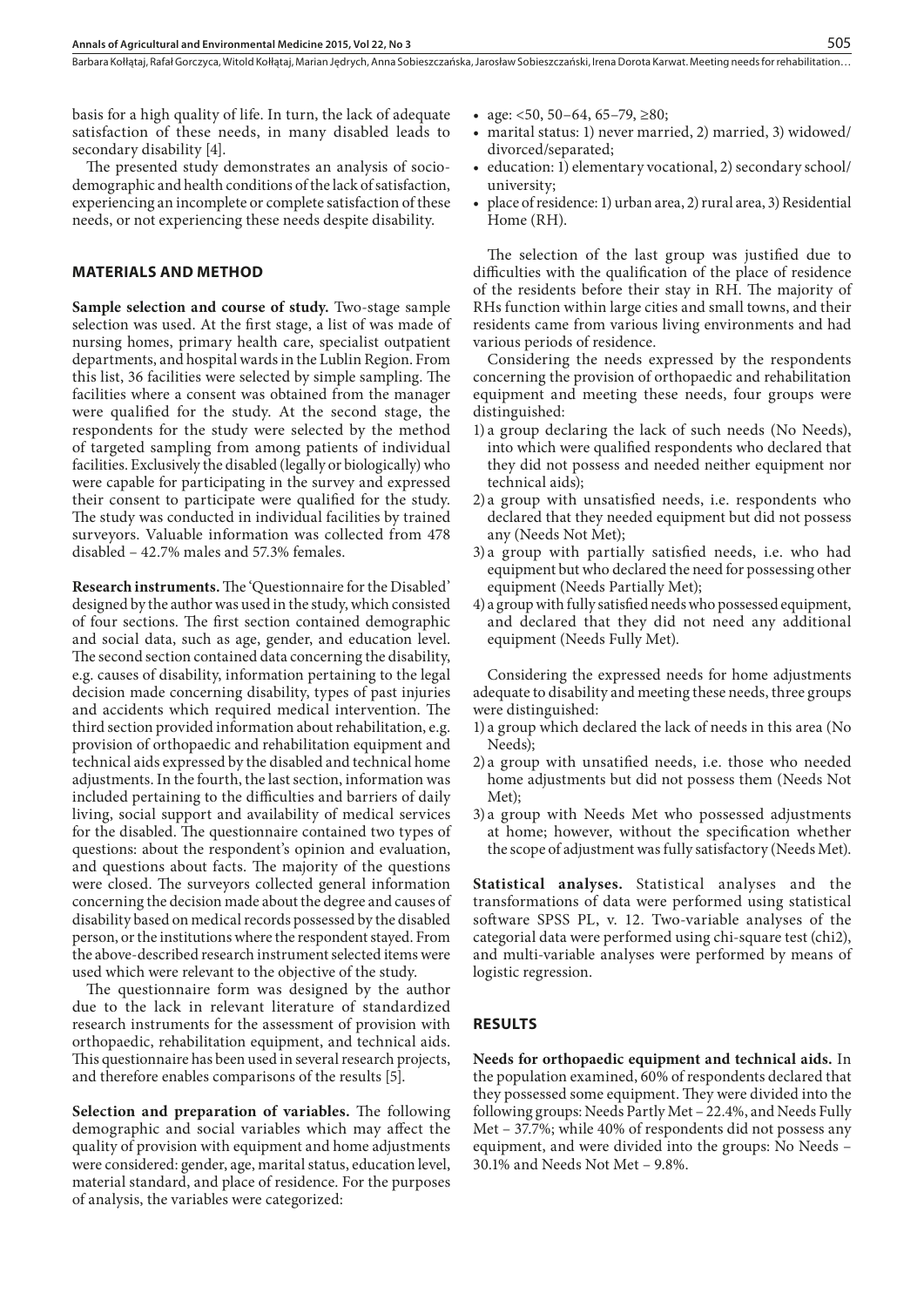#### **Table 1.** Needs for orthopaedic equipment and technical aids

| PA<br>N<br>$\%$<br>$\%$<br>$\%$<br>N<br>$\%$<br>Variable<br>Category<br>n<br>n<br>144<br>30.1<br>47<br>9.8<br>107<br>22.4<br>180<br>37.7<br>Males<br>43.8<br>20<br>42.1<br>$1 - 2$<br>0.94<br>Gender<br>63<br>42.6<br>45<br>76<br>42.2<br>Females<br>56.3<br>57.9<br>$1 - 3$<br>0.86<br>81<br>27<br>57.4<br>62<br>104<br>57.8<br>0.87<br>$1 - 4$<br>$2 - 3$<br>1.00<br>$2 - 4$<br>0.99<br>$3 - 4$<br>0.98<br>$< 50$<br>23<br>16.0<br>14<br>29.8<br>25<br>23.4<br>15<br>8.3<br>$1 - 2$<br>0.03<br>Age<br>$50 - 64$<br>53<br>36.8<br>19<br>40.4<br>45<br>42.1<br>60<br>$1 - 3$<br>0.32<br>33.3<br>$65 - 79$<br>45<br>31.3<br>29.8<br>21.5<br>40.6<br>0.19<br>14<br>23<br>73<br>$1 - 4$<br>80 and over<br>23<br>$\pmb{0}$<br>0.0<br>0.12<br>16.0<br>14<br>13.1<br>32<br>17.8<br>$2 - 3$<br>0.0004<br>$2 - 4$<br>$3 - 4$<br>0.0011<br><b>Rural Area</b><br>47<br>32.6<br>19<br>40.4<br>41.1<br>52<br>28.9<br>$1 - 2$<br>0.031<br>44<br>Place of Residence<br>Urban Area<br>31.3<br>22<br>46.8<br>38.3<br>57<br>31.7<br>0.07<br>45<br>41<br>$1 - 3$<br>6<br><b>Residential Home</b><br>52<br>36.1<br>12.8<br>22<br>20.6<br>71<br>39.4<br>0.84<br>$1 - 4$<br>$2 - 3$<br>0.56<br>$2 - 4$<br>0.016<br>0.02<br>$3 - 4$<br>0.55<br>Never-married<br>21<br>14.6<br>10<br>21.3<br>34<br>31.8<br>30<br>16.7<br>$1 - 2$<br>Married/Partnership<br>0.008<br><b>Marital Status</b><br>65<br>45.1<br>22<br>46.8<br>29<br>27.1<br>70<br>38.9<br>$1 - 3$<br>Divorced/Widowed/Separated<br>58<br>40.3<br>15<br>31.9<br>41.1<br>80<br>0.64<br>44<br>44.4<br>$1 - 4$<br>$2 - 3$<br>0.11<br>$2 - 4$<br>0.43<br>0.031<br>$3 - 4$<br>Elementary/Vocational<br>70<br>48.6<br>55.3<br>70<br>65.4<br>113<br>62.8<br>0.57<br>26<br>$1 - 2$<br><b>Education Level</b><br>Secondary/University<br>74<br>21<br>67<br>$1 - 3$<br>0.030<br>51.4<br>44.7<br>37<br>34.6<br>37.2<br>$1 - 4$<br>0.034<br>$2 - 3$<br>0.36<br>$2 - 4$<br>0.49<br>$3 - 4$<br>0.76<br>Very Good/Good<br>65<br>45.1<br>12<br>25.5<br>21<br>19.6<br>74<br>41.1<br>$1 - 2$<br>0.11<br>Mediocre |
|-----------------------------------------------------------------------------------------------------------------------------------------------------------------------------------------------------------------------------------------------------------------------------------------------------------------------------------------------------------------------------------------------------------------------------------------------------------------------------------------------------------------------------------------------------------------------------------------------------------------------------------------------------------------------------------------------------------------------------------------------------------------------------------------------------------------------------------------------------------------------------------------------------------------------------------------------------------------------------------------------------------------------------------------------------------------------------------------------------------------------------------------------------------------------------------------------------------------------------------------------------------------------------------------------------------------------------------------------------------------------------------------------------------------------------------------------------------------------------------------------------------------------------------------------------------------------------------------------------------------------------------------------------------------------------------------------------------------------------------------------------------------------------------------------------------------------------------------------------------------------------------------------------------------------------------------------------------------------------------------------------------------------------------|
|                                                                                                                                                                                                                                                                                                                                                                                                                                                                                                                                                                                                                                                                                                                                                                                                                                                                                                                                                                                                                                                                                                                                                                                                                                                                                                                                                                                                                                                                                                                                                                                                                                                                                                                                                                                                                                                                                                                                                                                                                                   |
|                                                                                                                                                                                                                                                                                                                                                                                                                                                                                                                                                                                                                                                                                                                                                                                                                                                                                                                                                                                                                                                                                                                                                                                                                                                                                                                                                                                                                                                                                                                                                                                                                                                                                                                                                                                                                                                                                                                                                                                                                                   |
|                                                                                                                                                                                                                                                                                                                                                                                                                                                                                                                                                                                                                                                                                                                                                                                                                                                                                                                                                                                                                                                                                                                                                                                                                                                                                                                                                                                                                                                                                                                                                                                                                                                                                                                                                                                                                                                                                                                                                                                                                                   |
|                                                                                                                                                                                                                                                                                                                                                                                                                                                                                                                                                                                                                                                                                                                                                                                                                                                                                                                                                                                                                                                                                                                                                                                                                                                                                                                                                                                                                                                                                                                                                                                                                                                                                                                                                                                                                                                                                                                                                                                                                                   |
|                                                                                                                                                                                                                                                                                                                                                                                                                                                                                                                                                                                                                                                                                                                                                                                                                                                                                                                                                                                                                                                                                                                                                                                                                                                                                                                                                                                                                                                                                                                                                                                                                                                                                                                                                                                                                                                                                                                                                                                                                                   |
|                                                                                                                                                                                                                                                                                                                                                                                                                                                                                                                                                                                                                                                                                                                                                                                                                                                                                                                                                                                                                                                                                                                                                                                                                                                                                                                                                                                                                                                                                                                                                                                                                                                                                                                                                                                                                                                                                                                                                                                                                                   |
|                                                                                                                                                                                                                                                                                                                                                                                                                                                                                                                                                                                                                                                                                                                                                                                                                                                                                                                                                                                                                                                                                                                                                                                                                                                                                                                                                                                                                                                                                                                                                                                                                                                                                                                                                                                                                                                                                                                                                                                                                                   |
|                                                                                                                                                                                                                                                                                                                                                                                                                                                                                                                                                                                                                                                                                                                                                                                                                                                                                                                                                                                                                                                                                                                                                                                                                                                                                                                                                                                                                                                                                                                                                                                                                                                                                                                                                                                                                                                                                                                                                                                                                                   |
|                                                                                                                                                                                                                                                                                                                                                                                                                                                                                                                                                                                                                                                                                                                                                                                                                                                                                                                                                                                                                                                                                                                                                                                                                                                                                                                                                                                                                                                                                                                                                                                                                                                                                                                                                                                                                                                                                                                                                                                                                                   |
|                                                                                                                                                                                                                                                                                                                                                                                                                                                                                                                                                                                                                                                                                                                                                                                                                                                                                                                                                                                                                                                                                                                                                                                                                                                                                                                                                                                                                                                                                                                                                                                                                                                                                                                                                                                                                                                                                                                                                                                                                                   |
|                                                                                                                                                                                                                                                                                                                                                                                                                                                                                                                                                                                                                                                                                                                                                                                                                                                                                                                                                                                                                                                                                                                                                                                                                                                                                                                                                                                                                                                                                                                                                                                                                                                                                                                                                                                                                                                                                                                                                                                                                                   |
|                                                                                                                                                                                                                                                                                                                                                                                                                                                                                                                                                                                                                                                                                                                                                                                                                                                                                                                                                                                                                                                                                                                                                                                                                                                                                                                                                                                                                                                                                                                                                                                                                                                                                                                                                                                                                                                                                                                                                                                                                                   |
|                                                                                                                                                                                                                                                                                                                                                                                                                                                                                                                                                                                                                                                                                                                                                                                                                                                                                                                                                                                                                                                                                                                                                                                                                                                                                                                                                                                                                                                                                                                                                                                                                                                                                                                                                                                                                                                                                                                                                                                                                                   |
|                                                                                                                                                                                                                                                                                                                                                                                                                                                                                                                                                                                                                                                                                                                                                                                                                                                                                                                                                                                                                                                                                                                                                                                                                                                                                                                                                                                                                                                                                                                                                                                                                                                                                                                                                                                                                                                                                                                                                                                                                                   |
|                                                                                                                                                                                                                                                                                                                                                                                                                                                                                                                                                                                                                                                                                                                                                                                                                                                                                                                                                                                                                                                                                                                                                                                                                                                                                                                                                                                                                                                                                                                                                                                                                                                                                                                                                                                                                                                                                                                                                                                                                                   |
|                                                                                                                                                                                                                                                                                                                                                                                                                                                                                                                                                                                                                                                                                                                                                                                                                                                                                                                                                                                                                                                                                                                                                                                                                                                                                                                                                                                                                                                                                                                                                                                                                                                                                                                                                                                                                                                                                                                                                                                                                                   |
|                                                                                                                                                                                                                                                                                                                                                                                                                                                                                                                                                                                                                                                                                                                                                                                                                                                                                                                                                                                                                                                                                                                                                                                                                                                                                                                                                                                                                                                                                                                                                                                                                                                                                                                                                                                                                                                                                                                                                                                                                                   |
|                                                                                                                                                                                                                                                                                                                                                                                                                                                                                                                                                                                                                                                                                                                                                                                                                                                                                                                                                                                                                                                                                                                                                                                                                                                                                                                                                                                                                                                                                                                                                                                                                                                                                                                                                                                                                                                                                                                                                                                                                                   |
|                                                                                                                                                                                                                                                                                                                                                                                                                                                                                                                                                                                                                                                                                                                                                                                                                                                                                                                                                                                                                                                                                                                                                                                                                                                                                                                                                                                                                                                                                                                                                                                                                                                                                                                                                                                                                                                                                                                                                                                                                                   |
|                                                                                                                                                                                                                                                                                                                                                                                                                                                                                                                                                                                                                                                                                                                                                                                                                                                                                                                                                                                                                                                                                                                                                                                                                                                                                                                                                                                                                                                                                                                                                                                                                                                                                                                                                                                                                                                                                                                                                                                                                                   |
|                                                                                                                                                                                                                                                                                                                                                                                                                                                                                                                                                                                                                                                                                                                                                                                                                                                                                                                                                                                                                                                                                                                                                                                                                                                                                                                                                                                                                                                                                                                                                                                                                                                                                                                                                                                                                                                                                                                                                                                                                                   |
|                                                                                                                                                                                                                                                                                                                                                                                                                                                                                                                                                                                                                                                                                                                                                                                                                                                                                                                                                                                                                                                                                                                                                                                                                                                                                                                                                                                                                                                                                                                                                                                                                                                                                                                                                                                                                                                                                                                                                                                                                                   |
|                                                                                                                                                                                                                                                                                                                                                                                                                                                                                                                                                                                                                                                                                                                                                                                                                                                                                                                                                                                                                                                                                                                                                                                                                                                                                                                                                                                                                                                                                                                                                                                                                                                                                                                                                                                                                                                                                                                                                                                                                                   |
|                                                                                                                                                                                                                                                                                                                                                                                                                                                                                                                                                                                                                                                                                                                                                                                                                                                                                                                                                                                                                                                                                                                                                                                                                                                                                                                                                                                                                                                                                                                                                                                                                                                                                                                                                                                                                                                                                                                                                                                                                                   |
|                                                                                                                                                                                                                                                                                                                                                                                                                                                                                                                                                                                                                                                                                                                                                                                                                                                                                                                                                                                                                                                                                                                                                                                                                                                                                                                                                                                                                                                                                                                                                                                                                                                                                                                                                                                                                                                                                                                                                                                                                                   |
|                                                                                                                                                                                                                                                                                                                                                                                                                                                                                                                                                                                                                                                                                                                                                                                                                                                                                                                                                                                                                                                                                                                                                                                                                                                                                                                                                                                                                                                                                                                                                                                                                                                                                                                                                                                                                                                                                                                                                                                                                                   |
|                                                                                                                                                                                                                                                                                                                                                                                                                                                                                                                                                                                                                                                                                                                                                                                                                                                                                                                                                                                                                                                                                                                                                                                                                                                                                                                                                                                                                                                                                                                                                                                                                                                                                                                                                                                                                                                                                                                                                                                                                                   |
|                                                                                                                                                                                                                                                                                                                                                                                                                                                                                                                                                                                                                                                                                                                                                                                                                                                                                                                                                                                                                                                                                                                                                                                                                                                                                                                                                                                                                                                                                                                                                                                                                                                                                                                                                                                                                                                                                                                                                                                                                                   |
|                                                                                                                                                                                                                                                                                                                                                                                                                                                                                                                                                                                                                                                                                                                                                                                                                                                                                                                                                                                                                                                                                                                                                                                                                                                                                                                                                                                                                                                                                                                                                                                                                                                                                                                                                                                                                                                                                                                                                                                                                                   |
|                                                                                                                                                                                                                                                                                                                                                                                                                                                                                                                                                                                                                                                                                                                                                                                                                                                                                                                                                                                                                                                                                                                                                                                                                                                                                                                                                                                                                                                                                                                                                                                                                                                                                                                                                                                                                                                                                                                                                                                                                                   |
|                                                                                                                                                                                                                                                                                                                                                                                                                                                                                                                                                                                                                                                                                                                                                                                                                                                                                                                                                                                                                                                                                                                                                                                                                                                                                                                                                                                                                                                                                                                                                                                                                                                                                                                                                                                                                                                                                                                                                                                                                                   |
|                                                                                                                                                                                                                                                                                                                                                                                                                                                                                                                                                                                                                                                                                                                                                                                                                                                                                                                                                                                                                                                                                                                                                                                                                                                                                                                                                                                                                                                                                                                                                                                                                                                                                                                                                                                                                                                                                                                                                                                                                                   |
|                                                                                                                                                                                                                                                                                                                                                                                                                                                                                                                                                                                                                                                                                                                                                                                                                                                                                                                                                                                                                                                                                                                                                                                                                                                                                                                                                                                                                                                                                                                                                                                                                                                                                                                                                                                                                                                                                                                                                                                                                                   |
| 52<br>36.1<br>21<br>44.7<br>38<br>35.5<br>74<br>$1 - 3$<br>0.00006<br>41.1                                                                                                                                                                                                                                                                                                                                                                                                                                                                                                                                                                                                                                                                                                                                                                                                                                                                                                                                                                                                                                                                                                                                                                                                                                                                                                                                                                                                                                                                                                                                                                                                                                                                                                                                                                                                                                                                                                                                                        |
| 0.78<br>Poor/Very Poor<br>27<br>18.8<br>14<br>29.8<br>48<br>44.9<br>32<br>$1 - 4$<br>17.8                                                                                                                                                                                                                                                                                                                                                                                                                                                                                                                                                                                                                                                                                                                                                                                                                                                                                                                                                                                                                                                                                                                                                                                                                                                                                                                                                                                                                                                                                                                                                                                                                                                                                                                                                                                                                                                                                                                                         |
| Material standard<br>$2 - 3$<br>0.34                                                                                                                                                                                                                                                                                                                                                                                                                                                                                                                                                                                                                                                                                                                                                                                                                                                                                                                                                                                                                                                                                                                                                                                                                                                                                                                                                                                                                                                                                                                                                                                                                                                                                                                                                                                                                                                                                                                                                                                              |
| 0.15<br>$2 - 4$                                                                                                                                                                                                                                                                                                                                                                                                                                                                                                                                                                                                                                                                                                                                                                                                                                                                                                                                                                                                                                                                                                                                                                                                                                                                                                                                                                                                                                                                                                                                                                                                                                                                                                                                                                                                                                                                                                                                                                                                                   |
| 0.00005<br>$3 - 4$                                                                                                                                                                                                                                                                                                                                                                                                                                                                                                                                                                                                                                                                                                                                                                                                                                                                                                                                                                                                                                                                                                                                                                                                                                                                                                                                                                                                                                                                                                                                                                                                                                                                                                                                                                                                                                                                                                                                                                                                                |
| Exclusively disease<br>125<br>86.8<br>35<br>74.5<br>70<br>65.4<br>144<br>80.0<br>0.11<br>$1 - 2$                                                                                                                                                                                                                                                                                                                                                                                                                                                                                                                                                                                                                                                                                                                                                                                                                                                                                                                                                                                                                                                                                                                                                                                                                                                                                                                                                                                                                                                                                                                                                                                                                                                                                                                                                                                                                                                                                                                                  |
| Cause of Disability<br>0.00055<br>Injury/Congenital defect<br>19<br>13.2<br>12<br>25.5<br>37<br>34.6<br>36<br>20.0<br>$1 - 3$                                                                                                                                                                                                                                                                                                                                                                                                                                                                                                                                                                                                                                                                                                                                                                                                                                                                                                                                                                                                                                                                                                                                                                                                                                                                                                                                                                                                                                                                                                                                                                                                                                                                                                                                                                                                                                                                                                     |
| $1 - 4$<br>0.19                                                                                                                                                                                                                                                                                                                                                                                                                                                                                                                                                                                                                                                                                                                                                                                                                                                                                                                                                                                                                                                                                                                                                                                                                                                                                                                                                                                                                                                                                                                                                                                                                                                                                                                                                                                                                                                                                                                                                                                                                   |
| $2 - 3$<br>0.40                                                                                                                                                                                                                                                                                                                                                                                                                                                                                                                                                                                                                                                                                                                                                                                                                                                                                                                                                                                                                                                                                                                                                                                                                                                                                                                                                                                                                                                                                                                                                                                                                                                                                                                                                                                                                                                                                                                                                                                                                   |
| $2 - 4$<br>0.56                                                                                                                                                                                                                                                                                                                                                                                                                                                                                                                                                                                                                                                                                                                                                                                                                                                                                                                                                                                                                                                                                                                                                                                                                                                                                                                                                                                                                                                                                                                                                                                                                                                                                                                                                                                                                                                                                                                                                                                                                   |
| $3 - 4$<br>0.027                                                                                                                                                                                                                                                                                                                                                                                                                                                                                                                                                                                                                                                                                                                                                                                                                                                                                                                                                                                                                                                                                                                                                                                                                                                                                                                                                                                                                                                                                                                                                                                                                                                                                                                                                                                                                                                                                                                                                                                                                  |
| Very Good/Good<br>25.0<br>6<br>12.8<br>10<br>9.3<br>27<br>15.0<br>$1 - 2$<br>0.27<br>36                                                                                                                                                                                                                                                                                                                                                                                                                                                                                                                                                                                                                                                                                                                                                                                                                                                                                                                                                                                                                                                                                                                                                                                                                                                                                                                                                                                                                                                                                                                                                                                                                                                                                                                                                                                                                                                                                                                                           |
| 0.00014<br>Mediocre<br>44.4<br>27<br>57.4<br>33<br>30.8<br>75<br>$1 - 3$<br>64<br>41.7                                                                                                                                                                                                                                                                                                                                                                                                                                                                                                                                                                                                                                                                                                                                                                                                                                                                                                                                                                                                                                                                                                                                                                                                                                                                                                                                                                                                                                                                                                                                                                                                                                                                                                                                                                                                                                                                                                                                            |
| Poor/Very Poor<br>30.6<br>14<br>29.8<br>64<br>59.8<br>78<br>$1 - 4$<br>0.059<br>44<br>43.3<br>Self-reported                                                                                                                                                                                                                                                                                                                                                                                                                                                                                                                                                                                                                                                                                                                                                                                                                                                                                                                                                                                                                                                                                                                                                                                                                                                                                                                                                                                                                                                                                                                                                                                                                                                                                                                                                                                                                                                                                                                       |
| health<br>$2 - 3$<br>0.014                                                                                                                                                                                                                                                                                                                                                                                                                                                                                                                                                                                                                                                                                                                                                                                                                                                                                                                                                                                                                                                                                                                                                                                                                                                                                                                                                                                                                                                                                                                                                                                                                                                                                                                                                                                                                                                                                                                                                                                                        |
| $2 - 4$<br>0.26                                                                                                                                                                                                                                                                                                                                                                                                                                                                                                                                                                                                                                                                                                                                                                                                                                                                                                                                                                                                                                                                                                                                                                                                                                                                                                                                                                                                                                                                                                                                                                                                                                                                                                                                                                                                                                                                                                                                                                                                                   |
| $3 - 4$<br>0.065                                                                                                                                                                                                                                                                                                                                                                                                                                                                                                                                                                                                                                                                                                                                                                                                                                                                                                                                                                                                                                                                                                                                                                                                                                                                                                                                                                                                                                                                                                                                                                                                                                                                                                                                                                                                                                                                                                                                                                                                                  |

 $A$  Evaluations of significance of differences corrected for multiple comparisons by Benjamini-Hochberg method (k = 48)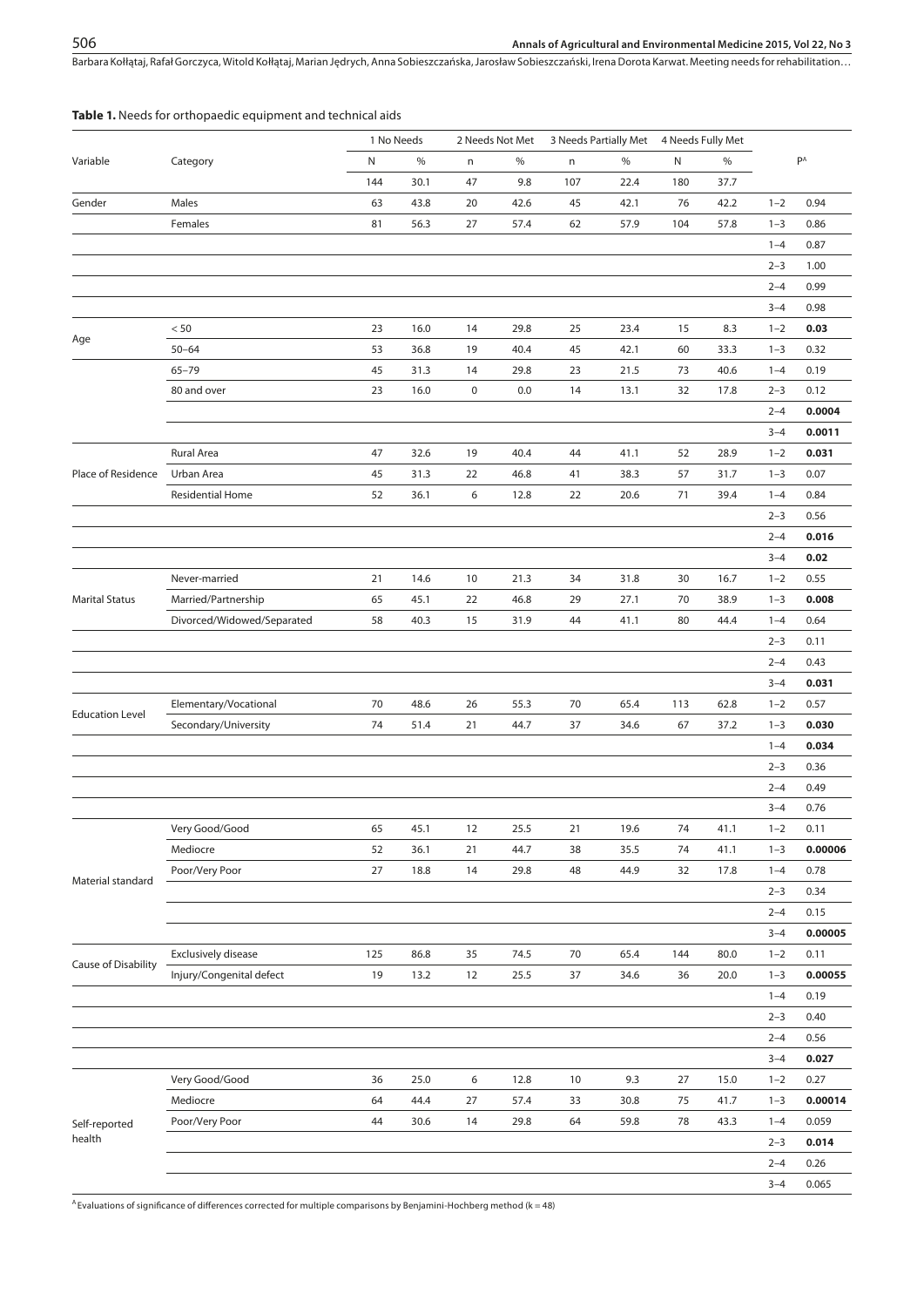**Gender**. The structure of the groups compared did not differ by gender. In all groups, females constituted approximately 57%, and males the remaining 43%.

**Age**. The structure of the group of respondents who reported that their needs were fully satisfied did not differ by age from those who declared the lack of such needs: in both groups the percentage of the disabled aged 65 and over was high (58.4% and 47.3%, respectively), while the percentage of those aged under 50 was lower (8.3% and 16%). On the contrary, in the groups reporting lack of satisfaction of needs or their incomplete satisfaction, a higher percentages of respondents aged under 50 was found (29.8% and 23.4%), and at the same time, a lower percentage of those aged 65 and over (29.8% and 33.6%, respectively). Significant differences were noted between the disabled who declared that their needs were fully satisfied, and the groups: Needs Not Met ( $p = 0.00034$ ) and Needs Partially Met ( $p = 0.001$ ).

**Place of residence**. Respondents from the group Needs Not Met less often lived in Residential Homes (RH) (12%), compared to those who reported that they had no needs  $(36.1\%; p = 0.031)$  or that their needs were fully satisfied  $(39.4\%; p = 0.016)$ . Also, in the group Needs Partly Satisfied the percentage of RH residents was lower than in the last group  $(20.6\%; p = 0.02)$ .

**Marital status**. Respondents from the group Needs Partly Met were more often never married (31.8%), compared to those who declared that they had no needs  $(14.6\%; p = 0.007)$ , or those who reported that their needs were fully satisfied (16.7%;  $p = 0.03$ ), and were more rarely married (27.1%), compared to the last two groups.

**Education level**. The group No Needs was the only group in which a half of the respondents had a secondary/university education level, and significantly differed from the groups: Needs Partially Met ( $p = 0.031$ ), and Needs Fully Met ( $p = 0.031$ ) = 0.037), where respondents with elementary/elementary vocational education level constituted more than 60%.

**Material standard**. The least favourable situation was observed in the group Needs Partially Met, where nearly 45% evaluated their material standard as Poor/Very Poor, and less than 20% – as Very Good/Good. A significantly better situation was reported by respondents from the groups No Needs ( $p = 0,00006$ ), and Needs Fully Met ( $p = 0.00004$ ). In these groups, the evaluations Very Good/Good constituted more than 40%, whereas the evaluations Poor/Very Poor – less than 19%.

**Cause of disability**. In the groups with unsatisfied or only partly satisfied needs for equipment, a higher percentage of respondents were disabled due to injury or congenital defect. An especially high percentage of the latter – as much as 34.6% – was noted in the group Needs Partially Met – significantly more than in the group No Needs  $(p = 0.0005) - 13.2$ %, and more than in the group Needs Fully Met ( $p = 0.03$ ).

**Self-reported health**. In the group Needs Partially Met, more than 59% of respondents evaluated their state of health as Poor/Very Poor, while only 9.2% – as Very Good/Good, whereas in the group No Needs –30.6% and 25%, respectively

 $(p = 0.00012)$ . The group Needs Partially Met additionally differed with respect to evaluation of the state of health from the group Needs Not Met  $(p = 0.012)$ , where the percentage of evaluations Poor/Very Poor was approximately 30%.

**Multivariable analyses.** In multivariable analyses, logistic regression was used, where the dependent variable was affiliation to a specified group of satisfaction of needs. A three-step scheme of including explanatory variables and backward elimination model of analysis was used. At the first step, Gender, Place of Residence and Age were included into the analysis. Algorithm of backward elimination removed insignificant variables from the model. At the second step, into the set of significant variables were included Material Standard, Education, and Martial Status. Again, insignificant variables were removed from this set. At the third step, variables of the state of health were included: cause of disability and self-reported health, and again insignificant variables were eliminated from the model. The variables which remained after the elimination at step 3 were the final result of the analysis.

**Table 2.** Needs for orthopaedic equipment and technical aids – significant effects

| Explained                        | <b>Explaining Variables (Reference</b><br>P<br>Category)         |           |       | 95% CI |      |
|----------------------------------|------------------------------------------------------------------|-----------|-------|--------|------|
| Variable                         |                                                                  | <b>OR</b> | Lower | Upper  |      |
| No Needs                         |                                                                  |           |       |        |      |
|                                  | <b>Education Secondary/University</b><br>(Elementary/Vocational) | 0.017     | 1.66  | 1.10   | 2.50 |
|                                  | Cause of disability Disease (Injury)                             | 0.002     | 2.51  | 1.41   | 4.45 |
|                                  | Self-reported health                                             | 0.011     |       |        |      |
|                                  | Good/Very good (Mediocre)                                        | 0.037     | 1.85  | 1.04   | 3.28 |
|                                  | Good/Very Good<br>(Poor/Very Poor)                               | 0.003     | 2.53  | 1.38   | 4.62 |
| Needs Not Met <sup>A</sup>       |                                                                  |           |       |        |      |
|                                  | Age                                                              | 0.020     | 0.98  | 0.96   | 1.00 |
| Needs Partially Met <sup>B</sup> |                                                                  |           |       |        |      |
|                                  | Place of residence:                                              | 0.012     |       |        |      |
|                                  | Rural (Residential Home)                                         | 0.008     | 2.35  | 1.25   | 4.42 |
|                                  | Urban (Residential Home)                                         | 0.006     | 2.44  | 1.29   | 4.61 |
|                                  | <b>Material Standard:</b>                                        | 0.004     |       |        |      |
|                                  | Poor/Very Poor<br>(Very Good/Good)                               | 0.001     | 2.93  | 1.52   | 5.64 |
|                                  | Poor/Very Poor (Mediocre)                                        | 0.027     | 1.86  | 1.07   | 3.23 |
|                                  | <b>Marital Status:</b>                                           | 0.006     |       |        |      |
|                                  | Never married (Married)                                          | 0.002     | 2.74  | 1.43   | 5.25 |
|                                  | Divorced/Widowed/Separated<br>(Married)                          | 0.019     | 1.99  | 1.12   | 3.52 |
|                                  | Cause of disability Injury<br>(Exclusively Disease)              | 0.014     | 1.97  | 1.15   | 3.39 |
|                                  | Self-reported Health:                                            | 0.042     |       |        |      |
|                                  | Poor/Very Poor (Mediocre)                                        | 0.037     | 1.74  | 1.03   | 2.92 |
| Needs Fully Met                  |                                                                  |           |       |        |      |
|                                  | Age                                                              | 0.00004   | 1.03  | 1.02   | 1.04 |
|                                  | Material Standard                                                | 0.023     |       |        |      |
|                                  | Very Good/Good<br>(Poor/Very Poor)                               | 0.007     | 2.02  | 1.21   | 3.38 |
|                                  | Mediocre (Poor/Very Poor)                                        | 0.028     | 1.77  | 1.06   | 2.93 |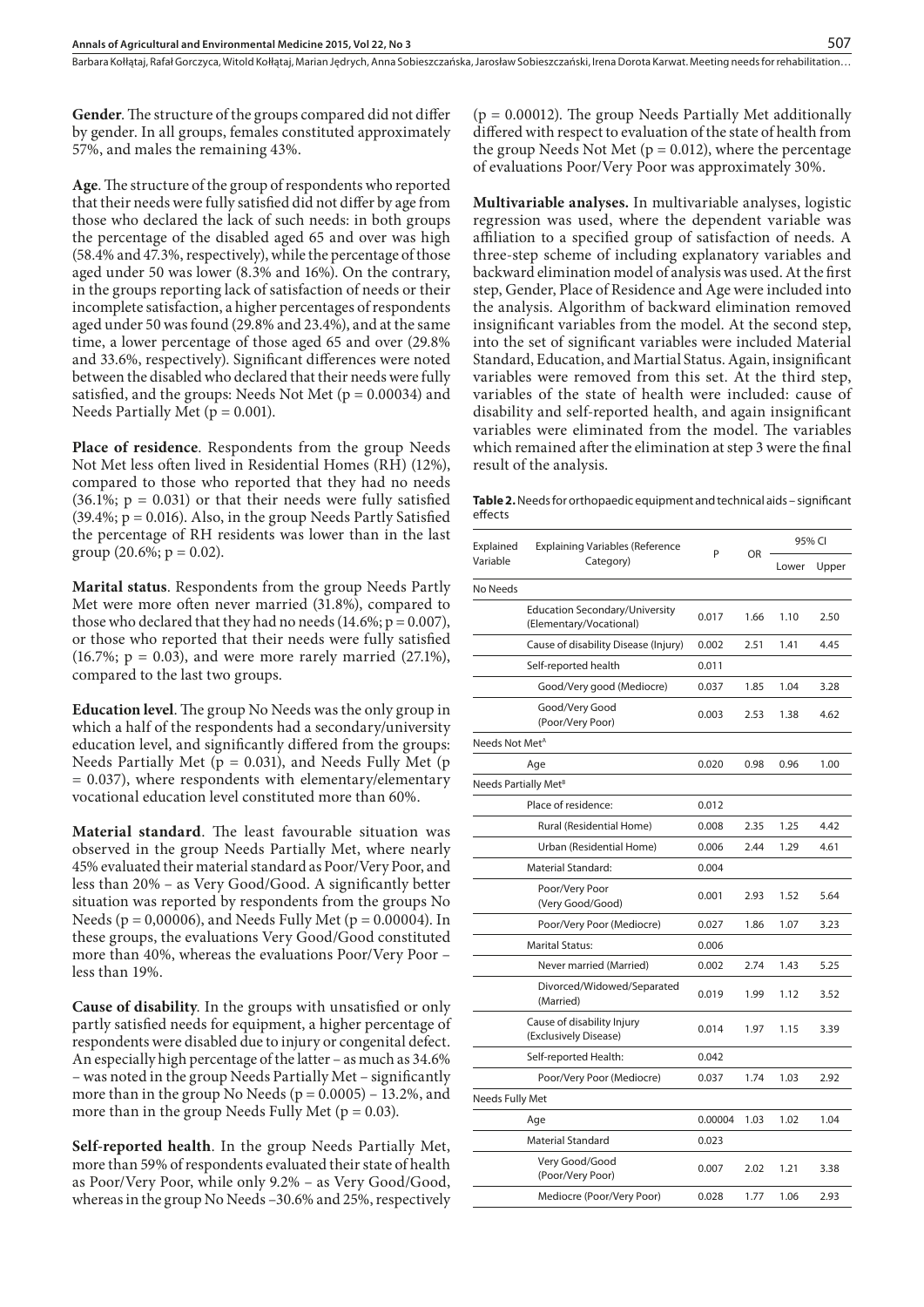**No Needs group.** The lack of needs was most frequently declared by respondents who had no injury as a cause of disability ( $OR = 2.6$ ), and who evaluated their state of health as Good/Very Good (OR=2.5 vs. Poor/Very Poor), with secondary school/university education level (OR = 1.7 vs. elementary/vocational).

**Needs Not Met group.** The only variable which significantly increased the risk of inclusion into his group was younger age ( $OR = 1.02$  per each year of life).

**Needs Partially Met group.** In this group there were more frequently respondents with injury as a cause of disability  $(OR = 1.97 \text{ vs. Exclusively Disease})$ , and those with low selfreported health (OR = 1.74 vs. Mediocre). They more often lived independently in urban or rural areas than in RH (urban area:  $OR = 2.4$  vs. RH, rural area:  $OR = 2.3$  vs. RH), more frequently evaluated their material status as Poor/ Very Poor (OR = 2.9 vs. Good/Very Good), and more often remained single: never married (OR = 2.7 vs. married) or widowed/separated (OR = 2.0 vs. married).

**Needs Fully Met group.** Age ( $OR = 1.03$ ) and a higher material status (Very good/Good: OR = 2.02 vs. Poor/Very poor) increased the chance of being qualified into this group.

**Table 3.** Orthopaedic equipment possessed in groups with various degree of meeting the needs for equipment

|                                           |                | <b>Needs</b><br>Partially<br>Met | Needs Fully<br>Met |               | Total          |               | P                        |
|-------------------------------------------|----------------|----------------------------------|--------------------|---------------|----------------|---------------|--------------------------|
|                                           | n              | $\frac{0}{0}$                    | n                  | $\frac{0}{0}$ | n              | $\frac{0}{0}$ |                          |
| Walking sticks. crutches                  | 54             | 50.5                             | 98                 | 54.4          | 152            | 53.0          | 0.54                     |
| Dental prostheses                         | 29             | 27.1                             | 60                 | 33.3          | 89             | 31.0          | 0.27                     |
| Wheelchair                                | 28             | 26.2                             | 33                 | 18.3          | 61             | 21.3          | 0.12                     |
| Zimmer frame                              | 17             | 15.9                             | 25                 | 13.9          | 42             | 14.6          | 0.64                     |
| Footwear. orthopaedic insoles             | 24             | 22.4                             | 13                 | 7.2           | 37             | 12.9          | 0.002                    |
| Gymnastics bike and training<br>equipment | 10             | 9.3                              | 18                 | 10.0          | 28             | 9.8           | 0.86                     |
| Braces and other stabilizers              | 14             | 13.1                             | 12                 | 6.7           | 26             | 9.1           | 0.07                     |
| Hearing aid                               | 10             | 9.3                              | 8                  | 4.4           | 18             | 6.3           | 0.10                     |
| Limb prostheses                           | 8              | 7.5                              | $\overline{2}$     | 1.1           | 10             | 3.5           | 0.007 <sup>F</sup>       |
| Orthopaedic collar                        | 4              | 3.7                              | $\overline{4}$     | 2.2           | 8              | 2.8           | ÷.                       |
| Orthopaedic bed. mattress                 | 4              | 3.7                              | 3                  | 1.7           | 7              | $2.4 -$       |                          |
| Private car                               | 0              | 0.0                              | 5                  | 2.8           | 5              | $1.7 -$       |                          |
| Small technical aids                      | $\overline{2}$ | 1.9                              | $\overline{2}$     | 1.1           | $\overline{4}$ | $1.4 -$       |                          |
| Orthopaedic apparatuses                   | 3              | 2.8                              | $\mathbf 0$        | 0.0           | 3              | 1.0           | $\overline{\phantom{a}}$ |
| Items concealing anatomical<br>loss       | 1              | 0.9                              | $\overline{2}$     | 1.1           | 3              | 1.0           |                          |
| Others                                    | 1              | 0.9                              | 1                  | 0.6           | 2              | $0.7 -$       |                          |
| <b>Total</b>                              | 107            | 100.0                            | 180                | 100.0 287     |                | 100.0         |                          |

F Fisher's Exact Test

The equipment possessed by at least 20% of respondents were: walking sticks, crutches (53.0%), dental prostheses (31%), and wheelchair (21.3%). The percentages of the equipment possessed in the groups Needs Partially Met and Needs Fully Met were generally similar, in two cases significantly higher in the group Needs Partially Met. This concerned: footwear and orthopaedic insoles possessed in the groups Needs Partially Met and Needs Fully Met – by 22.4% and 7.2%, respectively ( $p = 0.002$ ), and limb prostheses possessed by 7.5% and 1.1% (2 respondents) ( $p = 0.007$ ). The only clear, although statistically insignificant difference to the benefit of the group Needs Fully Met, was the fact that 5 disabled in this group possessed a private car, while in the group Needs Partially Met nobody possessed a car.

| <b>Table 4.</b> Orthopaedic equipment needed in groups with various degree |
|----------------------------------------------------------------------------|
| of meeting the needs for equipment                                         |

|                                           | Needs<br>Not Met |               |                | <b>Needs</b><br>Partially<br>Met |     | Total         | P                 |  |
|-------------------------------------------|------------------|---------------|----------------|----------------------------------|-----|---------------|-------------------|--|
|                                           | n                | $\frac{0}{0}$ | n              | $\frac{0}{0}$                    | n   | $\frac{0}{0}$ |                   |  |
| Gymnastics bike and training<br>equipment | 19               | 40.4          | 15             | 14.0                             | 34  | 22.1          | 0.0003            |  |
| Walking sticks. crutches                  | 16               | 34.0          | 6              | 5.6                              | 22  | 14.3          | 0.000003          |  |
| Zimmer frame                              | 8                | 17.0          | 14             | 13.1                             | 22  | 14.3          | 0.52              |  |
| Dental prostheses                         | 1                | 2.1           | 17             | 15.9                             | 18  | 11.7          | 0.014             |  |
| Wheelchair                                | 3                | 6.4           | 14             | 13.1                             | 17  | 11.0          | 0.22              |  |
| Braces and other stabilizers              | 5                | 10.6          | 12             | 11.2                             | 17  | 11.0          | 0.91              |  |
| Footwear. orthopaedic insoles             | $\overline{2}$   | 4.3           | 12             | 11.2                             | 14  | 9.1           | 0.23 <sup>F</sup> |  |
| Orthopaedic bed. mattress                 | $\overline{2}$   | 4.3           | 12             | 11.2                             | 14  | 9.1           | 0.23 <sup>F</sup> |  |
| Hearing aid                               | $\overline{2}$   | 4.3           | 11             | 10.3                             | 13  | 8.4           | 0.35 <sup>F</sup> |  |
| Private car                               | $\Omega$         | 0.0           | 7              | 6.5                              | 7   | 4.5           |                   |  |
| Limb prostheses                           | 1                | 2.1           | 3              | 2.8                              | 4   | 2.6           |                   |  |
| Small technical aids                      | $\Omega$         | 0.0           | 4              | 3.7                              | 4   | 2.6           | ٠                 |  |
| Guide                                     | $\overline{2}$   | 4.3           | $\overline{2}$ | 1.9                              | 4   | 2.6           |                   |  |
| Orthopaedic collar                        | $\Omega$         | 0.0           | 1              | 0.9                              | 1   | 0.6           |                   |  |
| <b>Total</b>                              | 47               | 100           | 107            | 100                              | 154 | 100           |                   |  |

F Fisher's Exact Test

In the group of the disabled who did not possess any rehabilitation equipment, the most frequently desired aids, mentioned by at least 10% of respondents, were as follows: gymnastics bike and training equipment (40%), walking sticks and crutches (34%), Zimmer frame (17%), braces and other stabilizers (10.6%). In the group Needs Partially Met, more than 10% of respondents mentioned: dental prostheses (15.9%), gymnastics bike and training equipment (14%), Zimmer frame (13.1%), wheelchair (13.1%), and 11.2% each indicated: braces and other stabilizers, footwear and orthopaedic insoles, orthopaedic bed, mattress, and 10.3% mentioned hearing aid. In the group Needs Not Met, more often than in the group Needs Partially Met, the respondents reported gymnastics bike and training equipment ( $p =$ 0.0003), sticks and crutches ( $p = 0.000003$ ), and more rarely dental prostheses ( $p = 0.014$ ). It is noteworthy that the list of 'popular' equipment reported by at least 10% of respondents, in the group Needs Partially Met, covered 8 categories, while in the group Needs Not Met – only 4. In the latter group, the 4 most popular items of equipment constituted 78% of all the equipment mentioned, whereas in the group Needs Partially Met – 46%.

The respondents mentioned from 1–3 items of desired equipment, a total of 191. In the group Needs Not Met, the number of items of equipment mentioned was insignificantly higher than in the group Needs Partially Met – 1.3 vs. 1.2 (p=0.52). The respondents mentioned 1–5 items of equipment possessed, a total of 495. In the group Needs Partially Met, i.e.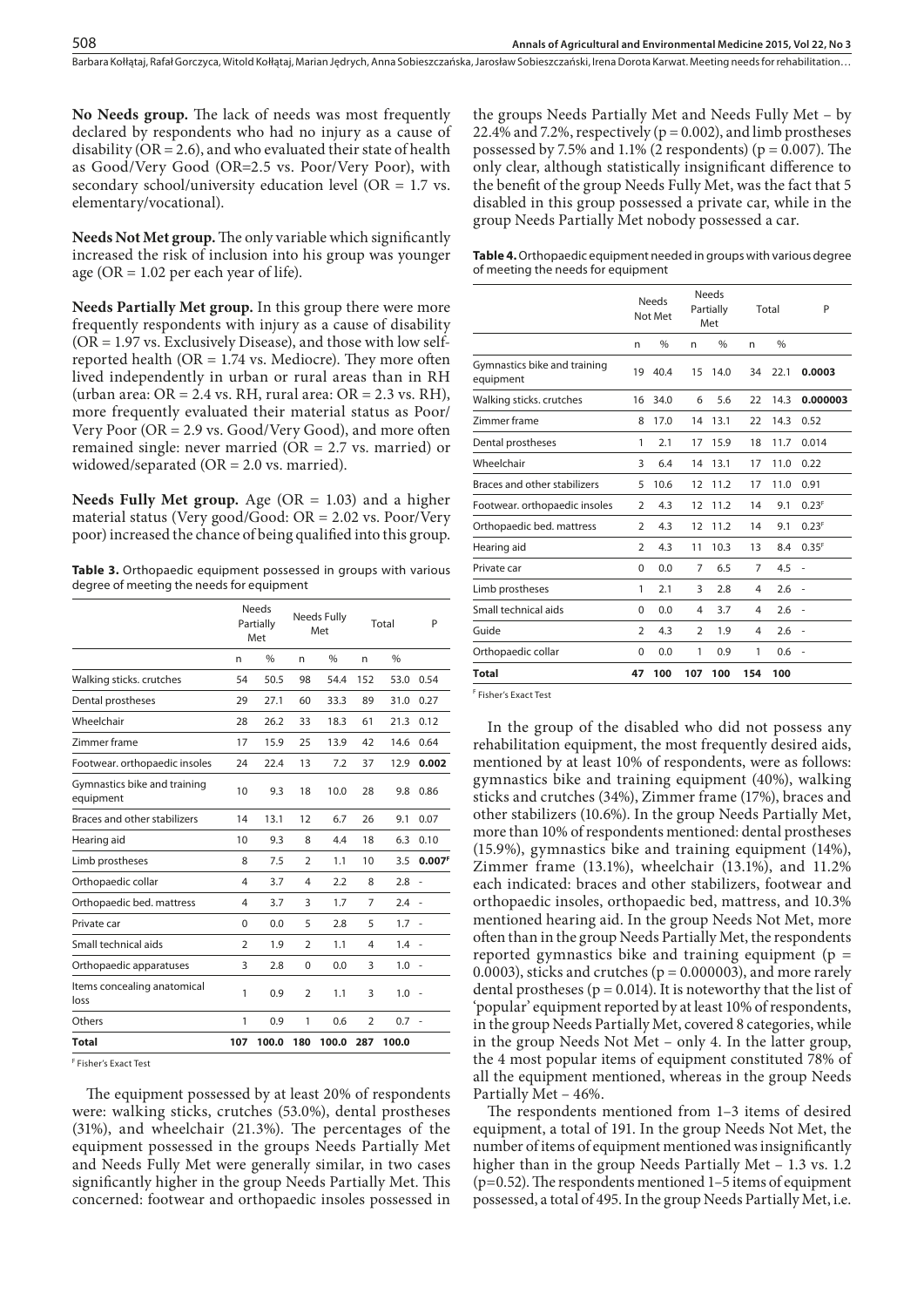**Table 6.** Needs for home adjustments

in the group where respondents considered their provision with equipment as insufficient, a larger number of items of equipment per person was declared, on average, as 1.95, compared to the group Needs Fully Met, where the mean value was 1.59 ( $p = 0.001$ ).

**Home adjustments.** In the population examined, the group No Needs constituted 59.6%, while the group Needs Not Met – 15.9%, and the group Needs Met – 24.7%.

**Table 5.** Home adjustments possessed and desired

| Needs Met                     |     |               | Needs not Met               |                |               |
|-------------------------------|-----|---------------|-----------------------------|----------------|---------------|
| Home Adjustments<br>Possessed | n   | $\frac{0}{0}$ | Home Adjustments<br>Desired | n              | $\frac{0}{0}$ |
| Bathrooms adjusted            | 88  | 75.2          | Bathrooms adjusted          | 42             | 55.3          |
| Doorsteps removed             | 72  | 61.5          | Rails                       | 29             | 38.2          |
| Rails                         | 55  | 47.0          | Doorsteps removed           | 16             | 21.1          |
| Anti-slip flooring            | 28  | 23.9          | Anti-slip flooring          | 14             | 18.4          |
| Driveways. lift               | 3   | 2.6           | Driveways. lift             | 6              | 7.9           |
|                               |     |               | Moving to a lower floor     | 4              | 5.3           |
|                               |     |               | Others                      | $\overline{2}$ | 2.6           |
| Total                         | 117 | 100           | Total                       | 76             | 100.0         |
|                               |     |               |                             |                |               |

An adjusted bathroom was the convenience most frequently possessed (75.2%), and at the same time, most often reported as desired (55.3%), followed by removal of doorsteps (61.5%), rails (47%), and anti-slip flooring (23.9%). The last 3 adjustments were most frequently mentioned as desired, as follows: rails (38%), removed doorsteps, and antislip flooring (18.4%). Apart from the adjustments reported, other categories were rarely mentioned: 3 respondents possessed driveways and a lift (2.6%), while 6 disabled wanted to possess them (7.9%).

**Gender**. The groups compared did not significantly differ with respect to the structure by gender: females constituted from 55.1% – 61.5%, whereas males – 38.5% – 44.9%.

**Age**. The groups No Needs and Needs Not Met did not significantly differ with respect to structure by age. Compared to these groups, the group Needs Met was older – 26.5%, and constituted the disabled aged 65 and over, while in the group No Needs – 10.9% ( $p = 0.0011$ ), and in the group Needs Not Met –  $9.2\%$  (p = 0.0031).

**Place of residence**. In the group Needs Met more than 45% were RH residents, and only 15.4% rural inhabitants, whereas in the group Needs Not Met the percentage of the RH residents was 11.8%, and those living independently: in rural areas – 47.4%, or in urban areas – 40.8% ( $p = 0.000002$ ). Compared to the group Needs Met, also in the group No Needs the percentage of rural inhabitants was higher (37.9%), and that of RH residents – lower (31.2%;  $p = 0.00030$ ).

**Marital status**. Statistically significant differences were observed only between the group No Needs and Needs Met (0.0027). In the first of the above-mentioned groups, 46.0% were married, while in the second – only 25,6%. In the group 'Needs Met', a higher percentage than in the group 'No Needs' constituted those divorced/widowed/separated (51.3% and 36.8%, respectively).

| Variable               | Category                           | 1 No<br>Needs |      |    | 2 Needs<br>Not Met | 3 Needs<br>Met |      |         |          |
|------------------------|------------------------------------|---------------|------|----|--------------------|----------------|------|---------|----------|
|                        |                                    | Ν             | $\%$ | n  | $\%$               | n              | $\%$ |         | PA       |
|                        |                                    | 285           | 59.6 | 76 | 15.9               | 117            | 24.5 |         |          |
| Gender                 | Males                              | 128           | 44.9 | 31 | 40.8               | 45             | 38.5 | $1 - 2$ | 0.57     |
|                        | Females                            | 157           | 55.1 | 45 | 59.2               | 72             | 61.5 | $1 - 3$ | 0.31     |
|                        |                                    |               |      |    |                    |                |      | $2 - 3$ | 0.78     |
|                        | $< 50$ yrs                         | 45            | 15.8 | 8  | 10.5               | 24             | 20.5 | $1 - 2$ | 0.32     |
| Age                    | 50-64 yrs                          | 106           | 37.2 | 38 | 50.0               | 33             | 28.2 | $1 - 3$ | 0.0011   |
|                        | 65-79 yrs                          | 103           | 36.1 | 23 | 30.3               | 29             | 24.8 | $2 - 3$ | 0.0031   |
|                        | 80 yrs and<br>older                | 31            | 10.9 | 7  | 9.2                | 31             | 26.5 |         |          |
|                        | Rural Area                         | 108           | 37.9 | 36 | 47.4               | 18             | 15.4 | $1 - 2$ | 0.0087   |
| Place of               | Urban Area                         | 88            | 30.9 | 31 | 40.8               | 46             | 39.3 | $1 - 3$ | 0.00030  |
| Residence              | Residential<br>Home                | 89            | 31.2 | 9  | 11.8               | 53             | 45.3 | $2 - 3$ | 0.000002 |
|                        | Never-married                      | 49            | 17.2 | 19 | 25.0               | 27             | 23.1 | $1 - 2$ | 0.17     |
| Marital                | Married/<br>Partnership            | 131           | 46.0 | 25 | 32.9               | 30             | 25.6 | $1 - 3$ | 0.0027   |
| Status                 | Divorced/<br>Widowed/<br>Separated | 105           | 36.8 | 32 | 42.1               | 60             | 51.3 | $2 - 3$ | 0.50     |
| Education              | Elementary/<br>Vocational          | 165           | 57.9 | 51 | 67.1               | 63             | 53.8 | $1 - 2$ | 0.22     |
| Level                  | Secondary/<br>University           | 120           | 42.1 | 25 | 32.9               | 54             | 46.2 | $1 - 3$ | 0.52     |
|                        |                                    |               |      |    |                    |                |      | $2 - 3$ | 0.13     |
|                        | Very Good/<br>Good                 | 106           | 37.2 | 12 | 15.8               | 54             | 46.2 | $1 - 2$ | 0.00013  |
| Material<br>standard   | Mediocre                           | 115           | 40.4 | 28 | 36.8               | 42             | 35.9 | $1 - 3$ | 0.30     |
|                        | Poor/Very<br>Poor                  | 64            | 22.5 | 36 | 47.4               | 21             | 17.9 | $2 - 3$ | 0.00003  |
| Cause of<br>Disability | Exclusively<br>disease             | 238           | 83.5 | 53 | 69.7               | 83             | 70.9 | $1 - 2$ | 0.0152   |
|                        | Injury/<br>Congenital<br>defect    | 47            | 16.5 | 23 | 30.3               | 34             | 29.1 | $1 - 3$ | 0.0104   |
|                        |                                    |               |      |    |                    |                |      | $2 - 3$ | 0.86     |
| Self-                  | Very Good/<br>Good                 | 57            | 20.0 | 5  | 6.6                | 17             | 14.5 | $1 - 2$ | 0.0012   |
| reported               | Mediocre                           | 127           | 44.6 | 26 | 34.2               | 46             | 39.3 | $1 - 3$ | 0.18     |
| health                 | Poor/Very<br>Poor                  | 101           | 35.4 | 45 | 59.2               | 54             | 46.2 | $2 - 3$ | 0.19     |

<sup>A</sup> Evaluations of significance of differences corrected for multiple comparisons by Benjamini-Hochberg method ( $k = 24$ ).

**Education level**. In the group Needs Not Met, more than 67% were respondents with Elementary/Vocational education level. In the remaining two groups, the percentages of this category were: in the group No Needs – 57.9%, and in the group Needs Met – 53.8%. However, after correction, these differences were insignificant.

**Material status**. The situation of the group Needs Not Met was the least favourable, where nearly 47.4% evaluated their material status as Poor/Very Poor, and only 15.8% – as Very Good/Good. In the remaining two groups, the percentage of evaluations Poor/Very poor was more than twice as low, and that of evaluations Very Good/Good – more than twice as high.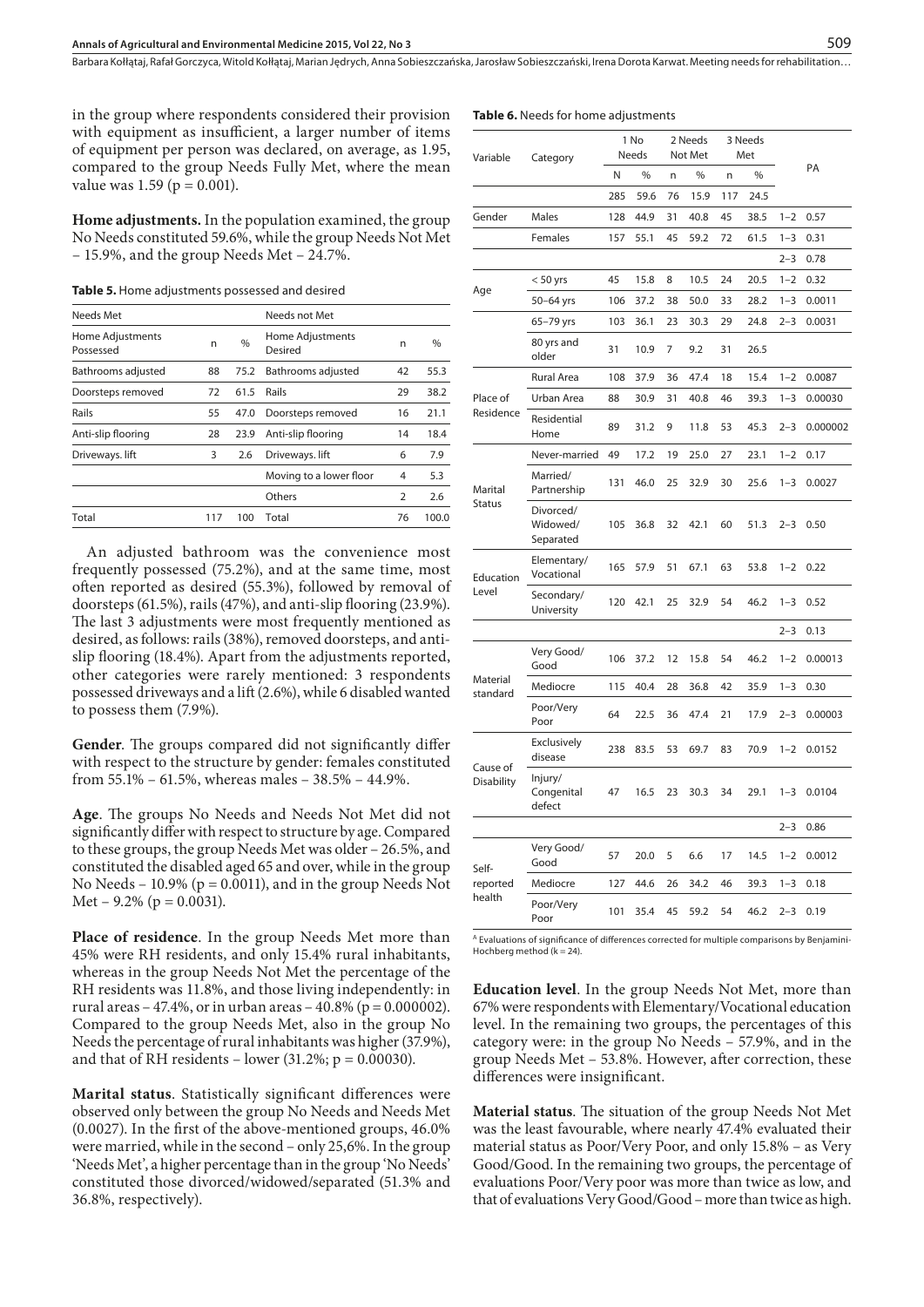**Cause of disability**. In the group of respondents who declared No Needs, in only 16% the cause of disability was injury or congenital disease, nearly twice lower than in the remaining two groups.

**Self-reported health**. Statistically significant differences were observed between the group No Needs and Needs Not Met  $(p = 0.0012)$ . In the first group, the percentages of evaluations Poor/Very Poor were lower (35.4% and 59.2%, respectively), and the percentages of evaluations Very Good/Good were higher (20% and 6.6%, respectively).

**Table 7.** Needs for home adjustments – significant effects

| Explained<br>Variable   | <b>Explaining Variables category</b><br>(reference category) | р       | O.R. | 95% C.I. |       |
|-------------------------|--------------------------------------------------------------|---------|------|----------|-------|
| No Needs                | <b>Total Population</b>                                      |         |      | lower    | Upper |
|                         | Place of residence                                           | 0.010   |      |          |       |
|                         | Rural (Urban)                                                | 0.004   | 2.02 | 1.26     | 3.24  |
|                         | Residential Home (Urban)                                     | 0.029   | 1.75 | 1.06     | 2.89  |
|                         | Marital status                                               | 0.001   |      |          |       |
|                         | Married (Never Married)                                      | 0.009   | 2.11 | 1.21     | 3.69  |
|                         | Divorced/Widowed/Separated)                                  | 0.001   | 2.29 | 1.43     | 3.68  |
|                         | Cause of disability exclusively<br>disease (Injury)          | 0.002   | 2.10 | 1.31     | 3.38  |
|                         | Self-reported health                                         | 0.002   |      |          |       |
|                         | Good/Very Good (Poor/Very Poor)                              | 0.001   | 2.74 | 1.51     | 4.95  |
|                         | Mediocre (Poor/Very Poor)                                    | 0.028   | 1.61 | 1.05     | 2.45  |
| <b>Needs Not</b><br>Met | <b>Total Population</b>                                      |         |      |          |       |
|                         | Place of residence                                           | 0.002   |      |          |       |
|                         | Rural (Residential Home)                                     | 0.001   | 3.86 | 1.76     | 8.47  |
|                         | Urban (Residential Home)                                     | 0.002   | 3.51 | 1.59     | 7.78  |
|                         | Material standard                                            | 0.00002 |      |          |       |
|                         | Mediocre (Very Good/Good)                                    | 0.049   | 2.06 | 1.00     | 4.23  |
|                         | Poor/Very Poor (Very Good/Good)                              | 0.00001 | 5.04 | 2.46     | 10.31 |
|                         | Poor/Very Poor (Mediocre)                                    | 0.002   | 2.45 | 1.38     | 4.34  |
| Needs Met               | <b>Total Population</b>                                      |         |      |          |       |
|                         | Place of residence                                           | 0.0002  |      |          |       |
|                         | Urban (Rural)                                                | 0.0002  | 3.19 | 1.73     | 5.87  |
|                         | Residential Home (Rural)                                     | 0.0002  | 3.31 | 1.75     | 6.26  |
|                         | Material standard                                            | 0.010   |      |          |       |
|                         | Very Good/Good (Poor/Very Poor)                              | 0.003   | 2.70 | 1.42     | 5.15  |
|                         |                                                              |         |      |          |       |

**No Needs group.** The characteristics of this group were positive indicators of the state of health: no injury among the causes of disability ( $OR = 2.1$ ), and self-reported state of health Good/Very Good (OR=2.7 vs. Poor/Very Poor). Among demographic and social variables this was: rural place of residence or in RH (OR=2.10, OR=1.8, respectively vs. urban); being married (OR=2.1 vs. Never Married; OR=2.3 vs. divorced/widowed/separated).

**Needs Not Met group.** The qualification to this group, unfavourable from the aspect of satisfaction of the need for home adjustments, was strongly dependent on the material standard – the worse the material standard, the greater the chance for qualification to this group: the respondents who evaluated this standard as Poor/Very Poor were qualified to

this group more frequently than those who evaluated their material standard as mediocre ( $OR = 2.4$ ), while the latter belonged to this group more often  $(OR = 2.1)$  than those who described their material standard as Very Good/Good. In addition, residents of RH were qualified into this group more rarely than respondents who lived independently in rural areas (OR = 3.8 vs. RH) or in urban areas (OR =  $3.5$ vs. RH).

**Needs Met group.** Urban inhabitants had home adjustments considerably more often than rural inhabitants (OR = 3.2 vs. rural), and compared to residents of RH (OR = 3.3 vs. rural). The odds of affiliation to this group was also higher among those who evaluated their material standard as Very Good/ Good (OR = 2.7 vs. Poor/Very Poor), and the lowest among respondents who evaluated it as Poor/Very Poor.

From the aspect of provision with orthopaedic equipment, respondents from various environments of residence, in only a few cases differed by the type of equipment. Residents of RH were best equipped with wheelchairs, while rural inhabitants – the worst. The percentage of dental prostheses possessed was the highest among rural inhabitants, whereas it was the lowest in the group of residents of RHs. Gymnastics bike and training equipment were possessed mainly by urban inhabitants (22.%), whereas in RH such equipment was possessed by only 2 respondents, and in rural areas – only by 4 (4.2%) (p=0.0000011).

#### **DISCUSSION**

Analysis of data concerning the size of disability and demographic trends for the next 25 years shows that the problems of the disabled, especially in rural areas, will become more intense and increasingly more varied. This results mainly from the social, economic and political changes which have taken place in Poland within the last 25 years. There occurred great limitations in access to many services for his population group, including widely understood rehabilitation actions.

The Lublin Region is characterized by the highest intensity of the phenomenon of disability in Poland (approximately 19% of the population of the entire region). This results, among other things, from the agricultural character of economy of the region, limited access to basic public services, such as education, including heath education, specialist treatment, rehabilitation, recruitment agencies, small number of social organizations acting on behalf of the disabled, insufficient social support, also for family members of the disabled with various types of dysfunctions. The problem of barriers hindering independent locomotion should be emphasized, which are more numerous and more varied in the rural than urban environments [6]. For example, architectural barriers exclude or marginalize the disabled with deficits concerning the motor organs. Such obstacles are most frequently the lack of adjustment of objects, mainly buildings and their surroundings, streets, pavements and public roads [7, 8]. Here, the problems of home adjustment to the type of disability are of the greatest importance. A high level of provision with the indispensable conveniences, and an adequate scope of provision with orthopaedic and rehabilitation equipment and technical aids, make it possible to improve the quality of life of a disabled person in every sphere of life. Many studies show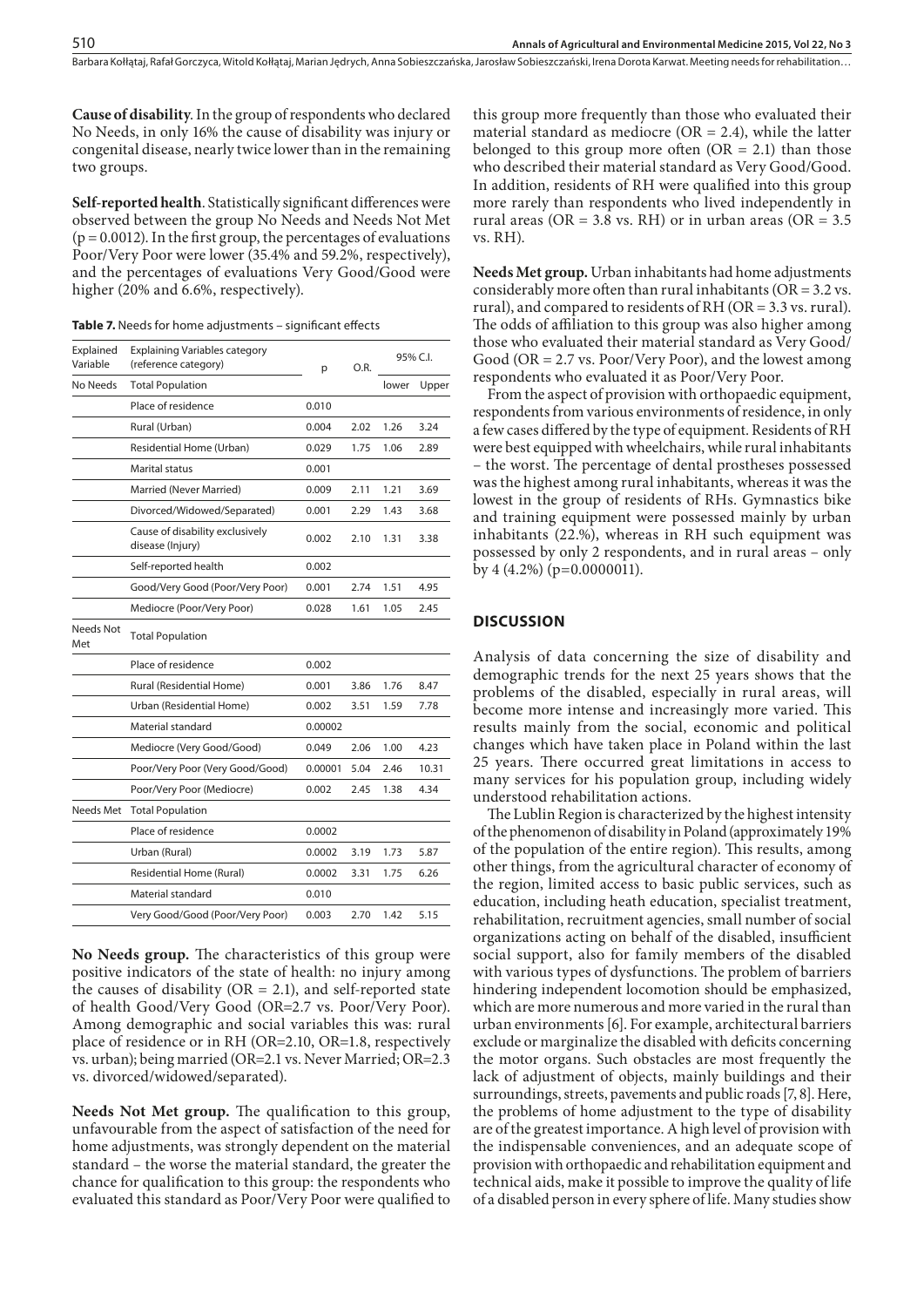that the disabled most often possess the simplest orthopaedic and rehabilitation orthopaedic, or rehabilitation equipment, which limits their self-care capabilities and performance of more complicated daily living tasks.

The situation has hardly changed in the last 25 years. All-Polish studies of the adult rural inhabitants conducted in 1990 showed that among the disabled who possessed any type of equipment, the largest number were those who mentioned walking sticks and crutches (69.2%), i.e. the simplest aids facilitating locomotor activities. Despite the fact that they were all rural inhabitants, a significant difference occurred in the frequency of provision with this equipment to the disadvantage of farmers (90.5%), compared to non-farmers (49.3%). Here, it should also be emphasized that the majority of respondents not only possessed the basic equipment, but also a single assortment of aids. It should also be underlined that the majority of respondents possessed not only basic equipment, but also an individual assortment of items [1]. In turn, studies conducted in the Lublin Region during the period 2007 – 2008 showed that there were only slightly less disabled (61.1%; 55.7%, respectively) who possessed the basic equipment, compared to 1990; however, they possessed two or three orthopaedic and rehabilitation aids [9, 10]. E. Kamusińska presented in her studies the importance of the level of provision with the discussed aids, and elimination of various barriers. Her studies showed that nearly 62% of the disabled declared willingness to participate in social life, provided that they possessed adequate orthopaedic and rehabilitation equipment and technical aids, and the elimination of the most troublesome barriers [11]. There are various causes for this difficult situation, including a frequently indicated lack of information concerning the procedure of purchasing various aids, although many of them belong to guaranteed services [12].

The needs for provision of orthopaedic and rehabilitation equipment are closely related with the type and degree of disability, which is generated by the cause or causes of the dysfunction. Most frequently, the causes of disability are diseases, but people who experienced injuries, especially multiple injuries, have the greatest needs for rehabilitation [13]. This problem especially concerns young males living in both rural and urban areas; however, the largest variety of these events occur among rural inhabitants [1, 14, 15, 16]. The results of studies of inequalities in the state of health are to the disadvantage of inhabitants of rural areas and small towns [17, 18]. They also have fewer possibilities to eliminate barriers occurring at home and in its surroundings. Nearly all the disabled struggle with the lack of or considerably hindered access to public administration buildings. Studies under the patronage of the Government Plenipotentiary for Disabled People show that for this reason it is necessary to eliminate barriers in 3 spheres, i.e. legal, mental and financial [2].

In the group examined, the subpopulation especially distinct from the aspect of needs, both medical and social, are the disabled living in RHs. Many studies show that the reasons for the stay of residents in these facilities may be divided into several groups: loneliness (often even when they have families), multi-morbidity, disability and difficult economic situation [19, 20]. Own studies indicate that the majority of the disabled living in RHs could successfully live in their own environment, provided that they receive minimum medical, nursing and social care [10]. The benefits from living in an RH should also be emphasized, e.g. in the form of provision

of elementary therapeutic rehabilitation and provision with orthopaedic and rehabilitation equipment and technical aids [21].

It should be emphasized that the above-mentioned types of problems of the disabled rural inhabitants, both health and social, are often different, compared to those of the disabled from other environments. An increasingly larger number of researchers pay attention to the quality of life measured by medical and social needs, not only of the disabled, but also of their caregivers [22, 23, 24, 25, 26, 27].

Understanding of the essence of the problems and needs of the disabled by their family members, primary heath care staff, members of rehabilitation teams, and employees of State institutions, is the best and the quickest way to improve the situation in the area of provision with orthopaedic and rehabilitation equipment and technical aids for the disabled, especially those living in rural areas. The disabled increasingly more often find support in informal groups – organized self-help groups, which are especially needed by the elderly who are not so independent, with low income, hardly occupationally active, or active in life [4, 28].

Within the last 25 years in Poland, changes have been observed in the demographic situation of society, with the ageing of the population as the most characteristic feature. Among the elderly, a change is observed in the structure of chronic diseases, mainly as a result of decreasing morbidity due to cardiovascular diseases, as well as an increasing morbidity due to cancerous diseases. These health problems and frequently occurring injuries cause an increase in the number of the disabled who require targeted individual care [28, 29, 30].

The World Health Organization experts recommend regular studies which would concern the current health situation and the character of its changes, as well as the needs of various population groups [3]. The differences in health, economic, cultural and political needs found between population groups, e.g. rural and urban, individual regions or countries, may be a reliable basis for the development of directions of actions, both current and in the future.

Summing up, it should be presumed that in order to improve the capabilities for independent functioning of the disabled in many activities of daily living in their environment, it is necessary to provide them with early and late rehabilitation, with particular consideration of the provision of orthopaedic and rehabilitation equipment and technical aids. The elimination of widely understood technical, social and psychological barriers is of great importance. An effective performance of these tasks is protection against secondary disability.

#### **CONCLUSIONS**

- 1. The provision of orthopaedic and rehabilitation equipment and technical aids should be considered as insufficient, considering the fact that one-third of disabled respondents declared unmet needs in this respect.
- 2. Lack or incomplete satisfaction of the needs in the area of provision of rehabilitation equipment is related with a relatively younger age, independent, lonely residence and low material standard.
- 3. The level of meeting the needs concerning home adjustments is highly insufficient: in nearly 40% of the